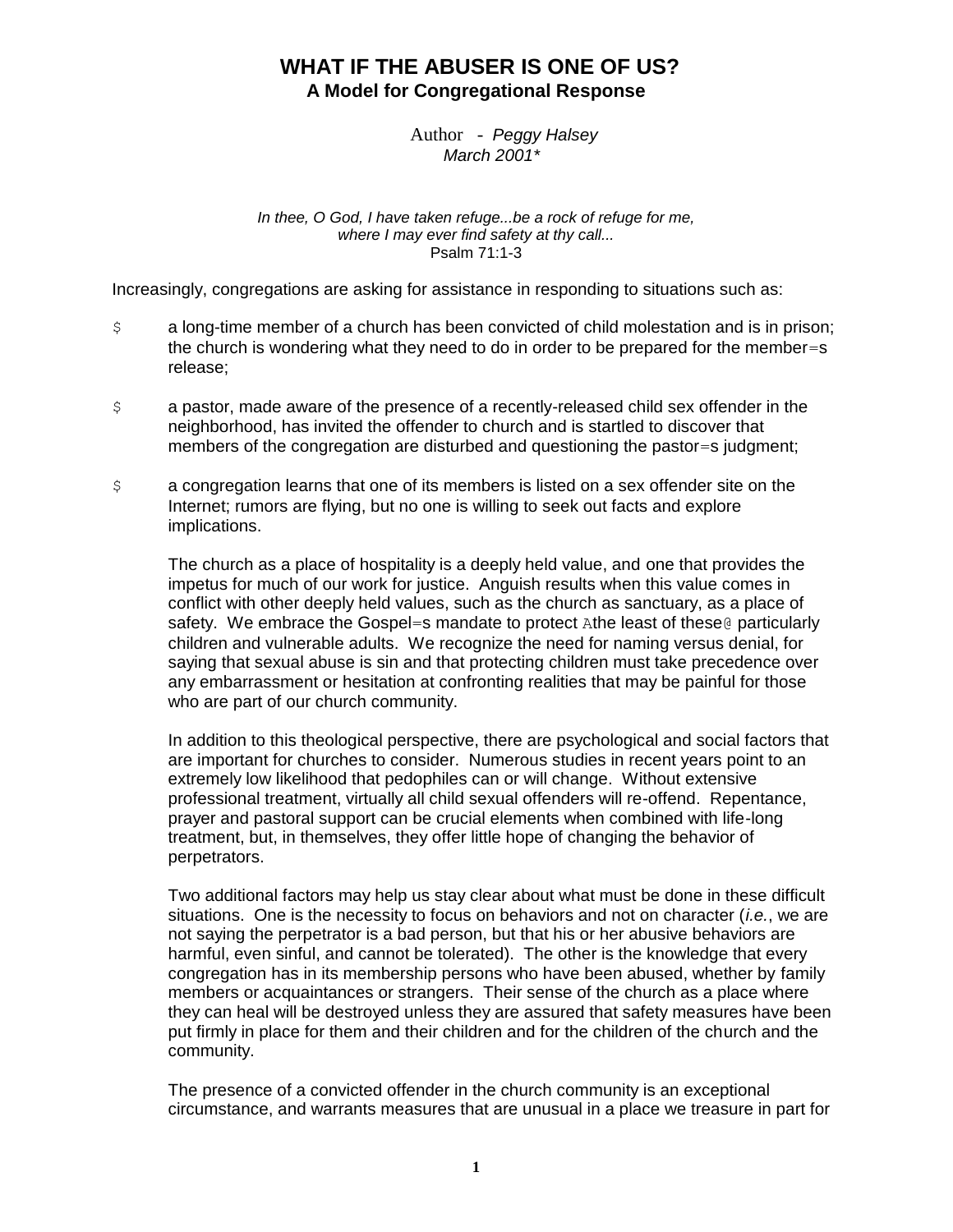its openness and welcome. In the face of likely resistance to a public disclosure, we need to remember that the offender=s status is already public, since there has been a conviction. Secrecy is dangerous, putting potential victims at higher risk. A carefully constructed and openly negotiated covenant between the offender and the church community has the best chance of achieving a Awin-win@ solution, allowing us to reduce the risk of abuse at the same time we offer the church=s ministry to all who seek it.

# **Elements of a Congregational Response**

## *Education and awareness*

 $\overline{a}$ 

A church that has had regular education and training events on sexual and domestic violence and on child abuse is much better prepared to move quickly on developing procedures when the presence of a convicted offender is made known. At least annually, every congregation should sponsor an adult education series or forum, utilizing the expertise of professional service providers in the community or the excellent denominational and/or ecumenical resources that are available.

# *Child sexual abuse prevention policies and procedures*

The General Conference of the United Methodist Church has called on every local church to develop a policy and specific procedures to reduce the risk of child sexual abuse in its ministries and facilities. Some annual conferences have a trained team ready to work with churches on the development of such policies and procedures. A manual, Safe Sanctuaries, outlines steps and offers sample policies and procedures.<sup>1</sup>

### *Specific procedures for situation where perpetrator is present:*

A convicted sex offender who wishes to be part of a church community, whether one he or she has attended for some time or a new one, should expect to have conditions placed upon his or her participation. This can best be done through the development of a written covenant, signed by the offender and by church officials, preferably by both the pastor and the chairperson of the Church Council (or other administrative body of the church).

The covenant should begin with a clear statement of the role of the church as Asanctuary, @ with appropriate Biblical reference(s). Immediately following the theological introduction should be a clear statement to the perpetrator that Aabusive behavior is a choice and we care enough about you to hold you accountable for it.@ Following are some suggested guidelines, to be adapted or added to as the particular situation merits.

- \$ As part of your growth and penitence, you shall prepare and deliver written acknowledgments and apologies for the pain caused directly or indirectly by your actions. At the very least, you shall address these statements to your victims, their families, your own family and the members and supporters of this church. (Requests for forgiveness shall not be included). This will become part of an open letter to the congregation, informing them of your presence and of the conditions of your participation.
- \$ We expect you to comply fully with all restrictions and requirements placed upon you as a result of any legal actions.

**<sup>1</sup>** Melton, Joy Thornburg. Safe Sanctuaries: Reducing the Risk of Child Abuse in the Church. Nashville, TN: Discipleship Resources, 1998. Order for \$15.95 from 1-800-685-4370, item# DR220.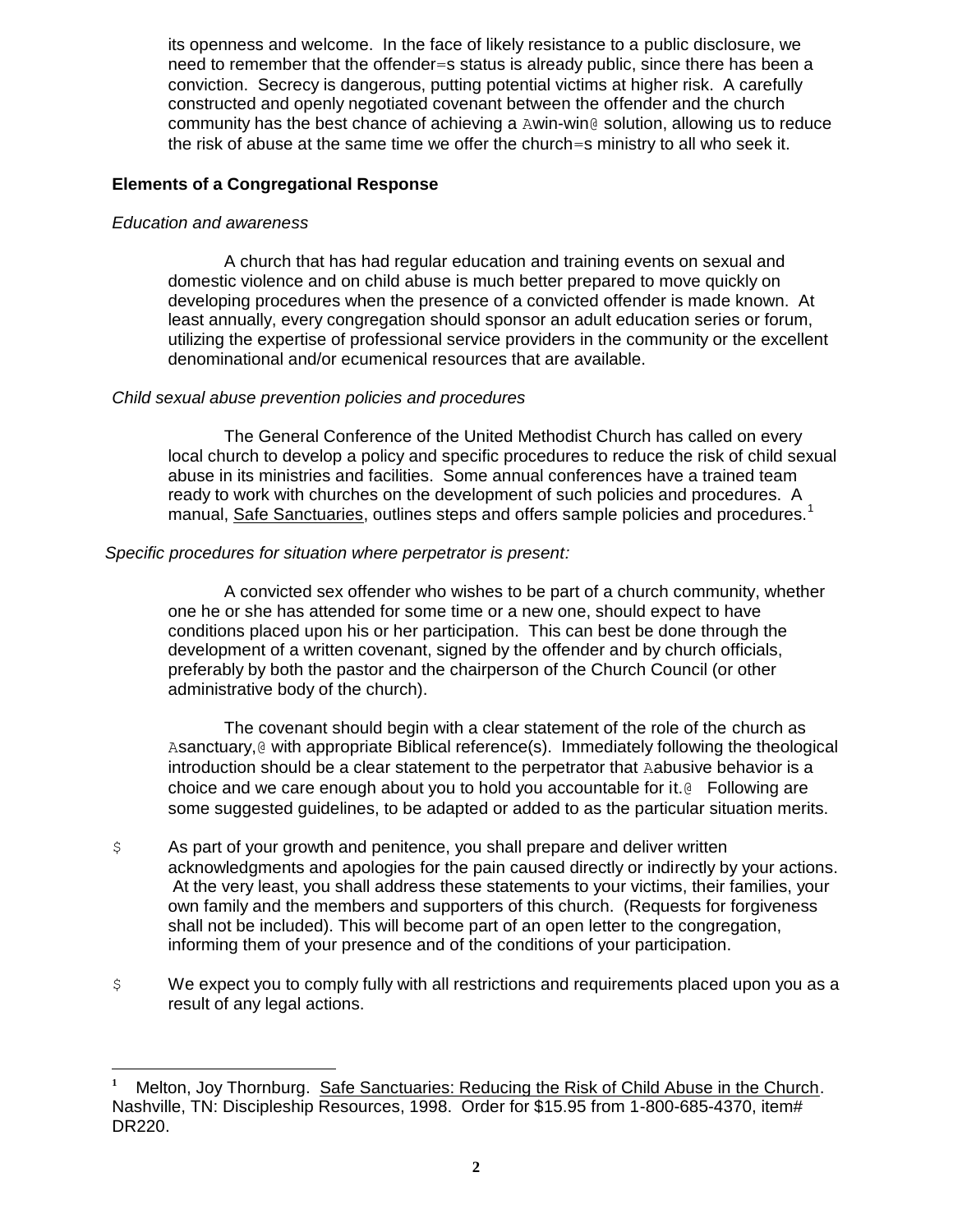- \$ You shall continually participate in a professional counseling program, specifically addressing your abusive behaviors, for the entire time you participate in this church community. We strongly suggest that you continue such counseling for life.
- $\varsigma$  You will not accept any leadership or representational position within or on behalf of this church.
- \$ The Church Council will identify at least two Acovenant partners@ for you. They will be adults, at least one of whom will be of the same gender as yours. They will not be related to you.
- \$ You may participate in worship in the sanctuary and in the adult church school class of your choice. You will use the most direct route from the parking lot to the main entrance to these facilities, not passing through any other parts of the church buildings. At any other time, your sole access to church facilities is limited to the most direct route from the parking lot through the main entrance to the church office only. Any other participation or access will require prior authorization and accompaniment by one of your covenant partners.
- \$ You may not use restroom facilities in the church buildings. Should an emergency arise, you will be responsible for getting one of your covenant partners to accompany you.
- \$ At church-sponsored functions for families, you may attend with, but at no time leave the immediate proximity of, your family or one of your covenant partners.
- $\beta$  At no time shall you deliberately place yourself in or remain in any location in or around the church facilities which would cause undue distress to others. (This guideline prohibits you from being in or near the library, nursery, preschool, elementary, junior high or high school areas of the facilities for any reason whatsoever)*.*
- $\beta$  At least twice each calendar year, and as otherwise requested, you shall meet with and report to the church council regarding your status of adherence to these guidelines.
- \$ If you should decide to relocate your membership (or substantially attend)another congregation, the church council will seek to inform the leadership of that congregation of the conditions of these guidelines.

Before the covenant is finalized, the church=s legal counsel should be asked to review it to be sure that it does not put the church at legal risk. The offender should show the document to his or her parole or probation officer, and have that person initial a copy for the file.

#### *Care and healing for the congregation*

- \$ Outside professional intervention should be arranged for the congregation, in order to deal with the range of emotions, dynamics and fallout that will be inevitable. Separate sessions for adults, youth and children are recommended.
- \$ In the midst of dealing with this situation, additional disclosures of past, and possibly current, abuse are almost certain. Church leadership should anticipate this, understand it as a step in the road to healing and be prepared to deal with it.